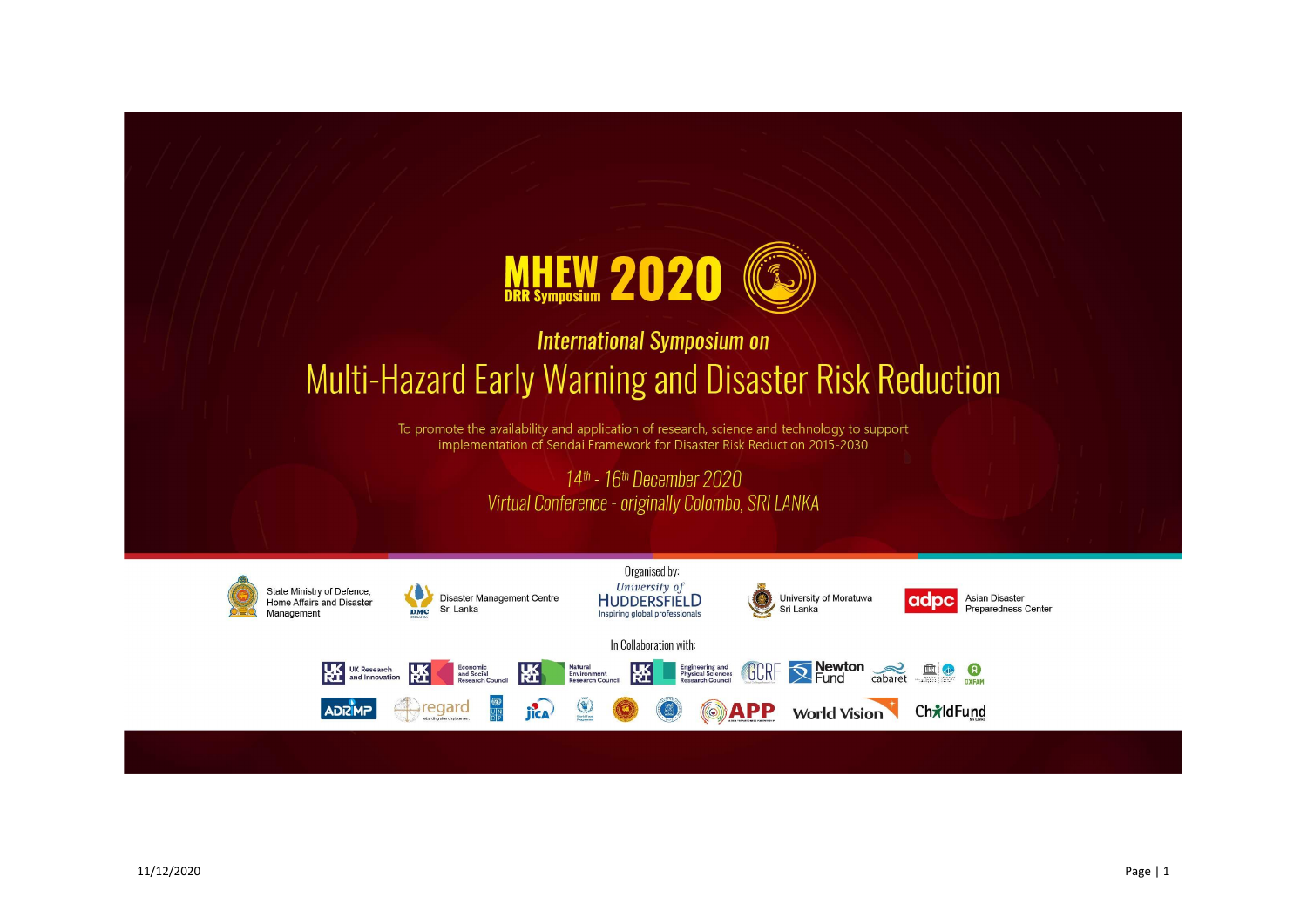# **International Symposium on Multi Hazard Early Warning and Disaster Risk Reduction**

**14th to 16th December 2020 (Virtual event) - Time Zone India Standard Time (IST) UTC +5:30**

| าt, Sri Lanka                                                                                                 |
|---------------------------------------------------------------------------------------------------------------|
|                                                                                                               |
| d Nations Office for Disaster Risk Reduction (UNDRR,<br>lisk Reduction (UNDRR, formerly UNISDR)               |
|                                                                                                               |
|                                                                                                               |
|                                                                                                               |
|                                                                                                               |
|                                                                                                               |
|                                                                                                               |
|                                                                                                               |
| <b>Technical Session 1D:</b>                                                                                  |
| <b>Disaster Risk Reduction</b>                                                                                |
|                                                                                                               |
| the Asian Countries"<br>8                                                                                     |
| tion (PDRF), Philippines; Mr. Sushil Bhandari, Section<br>of Social Welfare, Relief and Resettlement, Myanmar |

|               |                                                                                                                                                                                                                                                                                                                                                                                                                                                                       | <b>Monday 14th December 2020</b>                             |                                                                                                                                                                                                                           |                                                                |
|---------------|-----------------------------------------------------------------------------------------------------------------------------------------------------------------------------------------------------------------------------------------------------------------------------------------------------------------------------------------------------------------------------------------------------------------------------------------------------------------------|--------------------------------------------------------------|---------------------------------------------------------------------------------------------------------------------------------------------------------------------------------------------------------------------------|----------------------------------------------------------------|
|               | <b>Arrival of the Guests</b><br><b>National Anthem</b><br>Lighting of the Traditional Oil Lamp                                                                                                                                                                                                                                                                                                                                                                        |                                                              |                                                                                                                                                                                                                           |                                                                |
|               | Welcome and introduction<br>Session co-chairs: Prof. Dilanthi Amaratunga, Global Disaster Resilience Centre, University of Huddersfield, UK &<br>Mr. Sisira Madurapperuma, Asian Disaster Preparedness Centre, Thailand                                                                                                                                                                                                                                               |                                                              |                                                                                                                                                                                                                           |                                                                |
|               |                                                                                                                                                                                                                                                                                                                                                                                                                                                                       |                                                              | Welcome speech                                                                                                                                                                                                            |                                                                |
|               |                                                                                                                                                                                                                                                                                                                                                                                                                                                                       |                                                              | Major General (Retd) Sudantha Ranasinghe, Director General, Disaster Management Centre, Sri Lanka                                                                                                                         |                                                                |
| 13:30 - 14:05 |                                                                                                                                                                                                                                                                                                                                                                                                                                                                       |                                                              | <b>Opening address</b>                                                                                                                                                                                                    |                                                                |
|               |                                                                                                                                                                                                                                                                                                                                                                                                                                                                       |                                                              | Major General (Retd) G.D.H. Kamal Gunaratne, State Secretary of Ministry of National Security, Home Affairs and Disaster Management, Sri Lanka                                                                            |                                                                |
|               |                                                                                                                                                                                                                                                                                                                                                                                                                                                                       |                                                              | Special message of the portfolio Minister                                                                                                                                                                                 |                                                                |
|               |                                                                                                                                                                                                                                                                                                                                                                                                                                                                       |                                                              | Hon. Chamal Rajapaksha, State Minister of National Security, Home Affairs and Disaster Management                                                                                                                         |                                                                |
|               | <b>Special message 2</b><br>Special message 2, Ms. Mami Mizutori, Assistant Secretary-General and Special Representative of the Secretary-General for Disaster Risk Reduction and the Head of the United Nations Office for Disaster Risk Reduction (UNDRR<br>formerly UNISDR), and Mr. Abhilash Panda, Head of Infrastructure Resilience & Deputy for Intergovernmental and Partnerships, United Nations Office for Disaster Risk Reduction (UNDRR, formerly UNISDR) |                                                              |                                                                                                                                                                                                                           |                                                                |
|               |                                                                                                                                                                                                                                                                                                                                                                                                                                                                       |                                                              | Special message 3 from partners                                                                                                                                                                                           |                                                                |
|               |                                                                                                                                                                                                                                                                                                                                                                                                                                                                       |                                                              | Mr. Hans Guttman, Executive Director, Asian Disaster Preparedness Centre (ADPC)                                                                                                                                           |                                                                |
|               |                                                                                                                                                                                                                                                                                                                                                                                                                                                                       |                                                              | Symposium overview and details                                                                                                                                                                                            |                                                                |
|               | Prof. Dilanthi Amaratunga, Global Disaster Resilience Centre, University of Huddersfield, UK &                                                                                                                                                                                                                                                                                                                                                                        |                                                              |                                                                                                                                                                                                                           |                                                                |
| 14:05 - 14:15 | Video on Evolution of Disaster Risk Management in Sri Lanka                                                                                                                                                                                                                                                                                                                                                                                                           |                                                              |                                                                                                                                                                                                                           |                                                                |
|               |                                                                                                                                                                                                                                                                                                                                                                                                                                                                       |                                                              | Keynote 1                                                                                                                                                                                                                 |                                                                |
|               |                                                                                                                                                                                                                                                                                                                                                                                                                                                                       |                                                              | "Indian Tsunami Early Warning System"                                                                                                                                                                                     |                                                                |
| 14:15-14:45   |                                                                                                                                                                                                                                                                                                                                                                                                                                                                       |                                                              | Dr Srinivasa Kumar Tummala                                                                                                                                                                                                |                                                                |
|               | Director, Indian National Centre for Ocean Information Services, Ministry of Earth Sciences, Government of India                                                                                                                                                                                                                                                                                                                                                      |                                                              |                                                                                                                                                                                                                           |                                                                |
|               |                                                                                                                                                                                                                                                                                                                                                                                                                                                                       |                                                              | Session chair: Prof. Richard Haigh, Global Disaster Resilience Centre, University of Huddersfield, UK                                                                                                                     |                                                                |
| 14:45 - 15:00 |                                                                                                                                                                                                                                                                                                                                                                                                                                                                       |                                                              | <b>Screen Break</b>                                                                                                                                                                                                       |                                                                |
| 15:00 - 16:30 | <b>Technical Session 1A:</b><br>Climate Change & Early Warning                                                                                                                                                                                                                                                                                                                                                                                                        | <b>Technical Session 1B:</b><br><b>Disaster Preparedness</b> | <b>Technical Session 1C:</b><br>Sendai Framework for Disaster Risk<br>Reduction 2015-2030 /Sustainable Development Goals                                                                                                  | <b>Technical Session 1D:</b><br><b>Disaster Risk Reduction</b> |
| 16:30 - 16:45 | <b>Screen Break</b>                                                                                                                                                                                                                                                                                                                                                                                                                                                   |                                                              |                                                                                                                                                                                                                           |                                                                |
|               |                                                                                                                                                                                                                                                                                                                                                                                                                                                                       |                                                              | <b>Plenary 1</b>                                                                                                                                                                                                          |                                                                |
|               |                                                                                                                                                                                                                                                                                                                                                                                                                                                                       |                                                              | "Science, Policy and Practice Nexus for Risk Analytics, Early Warning Systems and Emergency Operations Centres (EOCs): Perspectives from the Asian Countries"                                                             |                                                                |
|               | Session co-chairs: Major General (Retd) Sudantha Ranasinghe, Director General, Disaster Management Centre, Sri Lanka &                                                                                                                                                                                                                                                                                                                                                |                                                              |                                                                                                                                                                                                                           |                                                                |
| 16:45-18:00   | Prof. Richard Haigh, Global Disaster Resilience Centre, University of Huddersfield, UK                                                                                                                                                                                                                                                                                                                                                                                |                                                              |                                                                                                                                                                                                                           |                                                                |
|               | Mr. Hans Guttman, Executive Director, Asian Disaster Preparedness Center (ADPC), Bangkok, Thailand;<br>Mr. Muhammad Idrees, Member, National Disaster Management Authority (NDMA) Pakistan; Ms. Veronica Gabaldon, Executive Director, Philippine Disaster Resilience Foundation (PDRF), Philippines; Mr. Sushil Bhandari, Section                                                                                                                                    |                                                              |                                                                                                                                                                                                                           |                                                                |
|               |                                                                                                                                                                                                                                                                                                                                                                                                                                                                       |                                                              | Officer, NEOC, Ministry of Home Affairs (MoHA), Nepal; Ms. Thiri Maung, Deputy Director, Emergency Operation Center, Department of Disaster Management (DDM) Ministry of Social Welfare, Relief and Resettlement, Myanmar |                                                                |
|               |                                                                                                                                                                                                                                                                                                                                                                                                                                                                       |                                                              |                                                                                                                                                                                                                           |                                                                |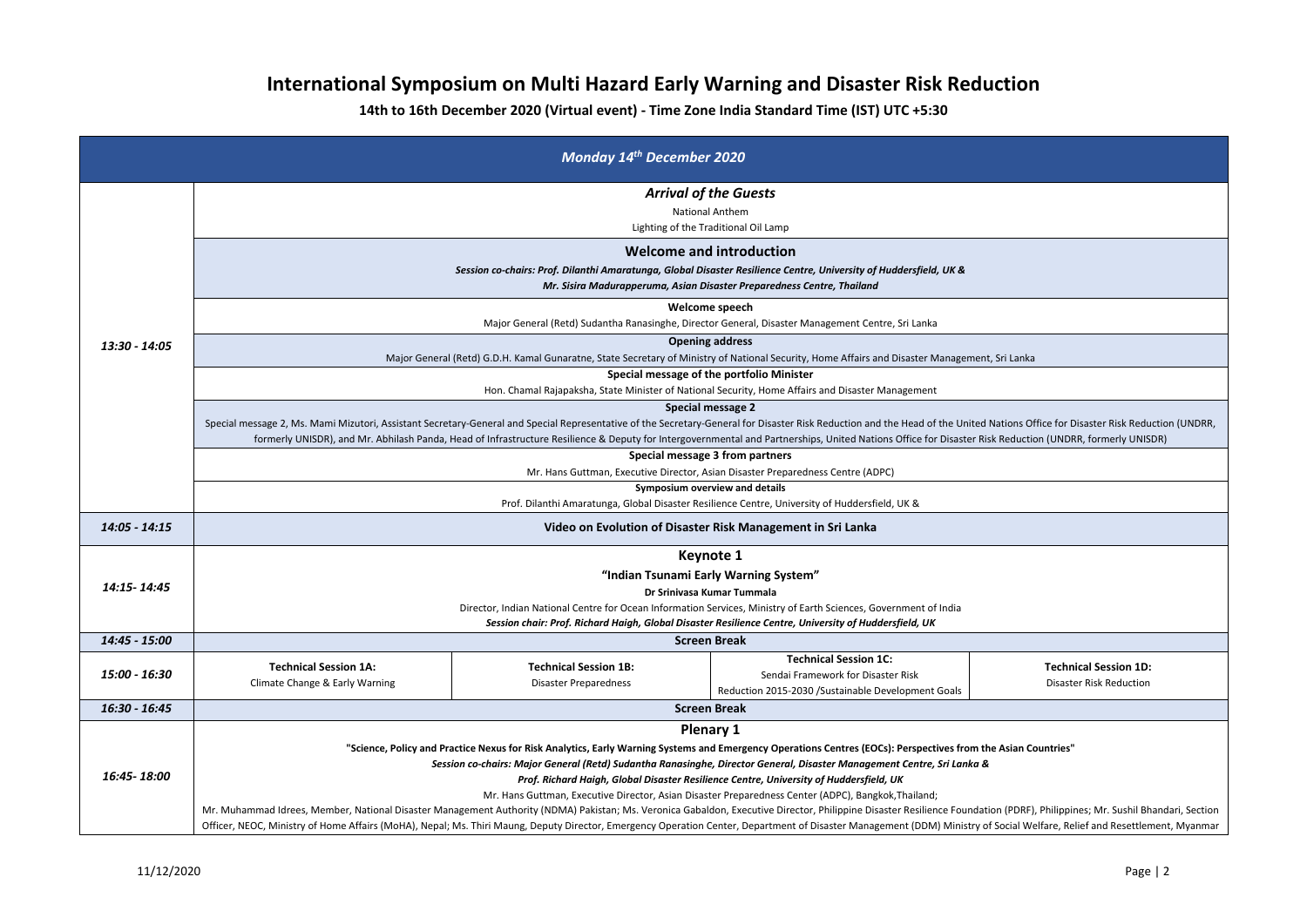### **Technical Session 2D:** Innovation for Better Early Warning

### **Technical Session 3D:** Climate Change & Early Warning & Innovation for Better Early Warning

| 18:00 - 18:15   | <b>Screen Break</b>                                                                                                                                                                                                                                                                                                                                                                                             |                                                                                                                                                                                                                                                                                                                                                                                                                                                                                                                                                                                                                                                                                                         |                                                                                                                                                                                                                                                                                                                                                                                                                          |  |
|-----------------|-----------------------------------------------------------------------------------------------------------------------------------------------------------------------------------------------------------------------------------------------------------------------------------------------------------------------------------------------------------------------------------------------------------------|---------------------------------------------------------------------------------------------------------------------------------------------------------------------------------------------------------------------------------------------------------------------------------------------------------------------------------------------------------------------------------------------------------------------------------------------------------------------------------------------------------------------------------------------------------------------------------------------------------------------------------------------------------------------------------------------------------|--------------------------------------------------------------------------------------------------------------------------------------------------------------------------------------------------------------------------------------------------------------------------------------------------------------------------------------------------------------------------------------------------------------------------|--|
| 18:15 - 19:45   | <b>Technical Session 2A:</b><br><b>Disaster Risk Reduction</b>                                                                                                                                                                                                                                                                                                                                                  | <b>Technical Session 2B:</b><br>Risk Transfer/Insurance                                                                                                                                                                                                                                                                                                                                                                                                                                                                                                                                                                                                                                                 | <b>Technical Session 2C:</b><br><b>Disaster Preparedness</b>                                                                                                                                                                                                                                                                                                                                                             |  |
|                 |                                                                                                                                                                                                                                                                                                                                                                                                                 | Tuesday 15 <sup>th</sup> December 2020                                                                                                                                                                                                                                                                                                                                                                                                                                                                                                                                                                                                                                                                  |                                                                                                                                                                                                                                                                                                                                                                                                                          |  |
| 13:30 - 14:00   |                                                                                                                                                                                                                                                                                                                                                                                                                 |                                                                                                                                                                                                                                                                                                                                                                                                                                                                                                                                                                                                                                                                                                         | <b>Keynote 2</b><br>"Green Infrastructure and Nature Based Solutions towards Disaster Risk Reduction"<br>Dr Ananada Mallawathanthri<br>Country Representative, International Union for Conservation of Nature (IUCN) in Sri Lanka<br>Session chair (keynote 2 and 3): Dr Senaka Basnayake, Asian Disaster Preparedness Centre, Thailand.                                                                                 |  |
| 14:00 - 14:30   | <b>Keynote 3</b><br>"People-Centered Early Warning System in the Face of Near Field Tsunami-A Lesson Learned from Indonesia<br>Dr Harkunti Rahayu<br>The International Oceanographic Commission of UNESCO (IOC-UNESCO)<br>Intergovernmental Coordination Group for the Indian Ocean Tsunami Warning and Mitigation System<br>(ICG/IOTWMS) ICG/IOTWMS WG 1 on Tsunami Risk Community Awareness and Preparedness) |                                                                                                                                                                                                                                                                                                                                                                                                                                                                                                                                                                                                                                                                                                         |                                                                                                                                                                                                                                                                                                                                                                                                                          |  |
| 14:30 - 14:45   |                                                                                                                                                                                                                                                                                                                                                                                                                 |                                                                                                                                                                                                                                                                                                                                                                                                                                                                                                                                                                                                                                                                                                         | <b>Screen Break</b>                                                                                                                                                                                                                                                                                                                                                                                                      |  |
| 14:45 - 16:15   | <b>Technical Session 3A:</b><br><b>Disaster Risk Reduction</b>                                                                                                                                                                                                                                                                                                                                                  | <b>Technical Session 3B:</b><br><b>Disaster Preparedness</b>                                                                                                                                                                                                                                                                                                                                                                                                                                                                                                                                                                                                                                            | <b>Technical Session 3C:</b><br><b>Communication for Better Early Warning</b>                                                                                                                                                                                                                                                                                                                                            |  |
| 16:15 - 16:30   |                                                                                                                                                                                                                                                                                                                                                                                                                 |                                                                                                                                                                                                                                                                                                                                                                                                                                                                                                                                                                                                                                                                                                         | <b>Screen Break</b>                                                                                                                                                                                                                                                                                                                                                                                                      |  |
| 16:30 - 18:00   |                                                                                                                                                                                                                                                                                                                                                                                                                 | <b>Plenary 2</b><br>"Integrating Epidemic and Pandemic Preparedness into Disaster Risk Reduction"<br>Session chair: Dr Nishara Fernando, University of Colombo, Sri Lanka<br>Prof. Dilanthi Amaratunga, Global Disaster Resilience Centre,<br>University of Huddersfield, UK; Dr. Hemantha Herath, Deputy Director General of Public<br>Health Services, Sri Lanka; Major General Sudantha Ranasinghe, DG, Disaster Management Centre, Sri Lanka; Dr<br>Chandana Siriwardana, Senior Lecturer, University of Moratuwa, Sri Lanka; Mr. Sunil Jayaweera, Director<br>Preparedness Planning,<br>Disaster Management Centre, Sri Lanka; Project Researchers- Mr. Ravindu Jayasekara & Ms. Naduni Jayasinghe | Plenary<br>"Nature Based Solutions (NBS)<br>Session chair: Dr Asiri Karuwanwar<br>Dr. Ananda Mallawatantri, Count<br>Sri Lanka; Ms. Priyanka Dissanayake<br>Specialist, WB Office, Sri Lanka; Mr. Susith Arambe<br>Management project, ADPC; Dr. Udeni Nawagamuwa, Seni<br>Consultant ADPC; Dr. Anurudda Karunarathna, Senior Lectu<br>Sri Lanka; Prof. Champa Nawarathna, Team Leader, B<br>Project(BRITAE), University |  |
| 18:00 - 18:15   |                                                                                                                                                                                                                                                                                                                                                                                                                 | <b>Screen Break</b>                                                                                                                                                                                                                                                                                                                                                                                                                                                                                                                                                                                                                                                                                     |                                                                                                                                                                                                                                                                                                                                                                                                                          |  |
| $18:15 - 19:45$ | <b>Technical Session 4A:</b><br><b>Disaster Risk Reduction</b>                                                                                                                                                                                                                                                                                                                                                  | <b>Technical Session 4B:</b><br><b>Disaster Preparedness</b>                                                                                                                                                                                                                                                                                                                                                                                                                                                                                                                                                                                                                                            | <b>Technical Session 4C:</b><br><b>Communication for Better Early Warning</b>                                                                                                                                                                                                                                                                                                                                            |  |
|                 |                                                                                                                                                                                                                                                                                                                                                                                                                 | <b>Wednesday 16<sup>th</sup> December 2020</b>                                                                                                                                                                                                                                                                                                                                                                                                                                                                                                                                                                                                                                                          |                                                                                                                                                                                                                                                                                                                                                                                                                          |  |
| 13:30 - 14:00   |                                                                                                                                                                                                                                                                                                                                                                                                                 |                                                                                                                                                                                                                                                                                                                                                                                                                                                                                                                                                                                                                                                                                                         | <b>Keynote 4</b><br>"Disaster Risk Reduction through Multi-Hazard Resilient Infrastructure<br><b>Professor Priyan Dias</b><br>Senior Professor, Department of Civil Engineering, Faculty of Engineering, University of Moratuwa, Sri Lanka<br>Session chair: Dr Chandana Siriwardena, University of Moratuwa, Sri Lanka                                                                                                  |  |
| 14:00 - 15:30   | <b>Technical Session 5A:</b><br><b>Disaster Preparedness</b>                                                                                                                                                                                                                                                                                                                                                    | <b>Technical Session 5B:</b><br><b>Disaster Risk Reduction</b>                                                                                                                                                                                                                                                                                                                                                                                                                                                                                                                                                                                                                                          | <b>Technical Session 5C:</b><br><b>Disaster Risk Reduction</b><br>Re                                                                                                                                                                                                                                                                                                                                                     |  |

Sendai Framework for Disaster Risk eduction 2015-2030 /Sustainable Development Goals

### **Plenary 3**

### **for a Resilient Future"**

*Session chair: Dr Asiri Karuwanwardena, DG, NBRO, Sri Lanka*

Itry Representative, IUCN,

, Disaster Risk Management epola, Team Leader, NBs for Landslide Risk nior Lecturer, University of Moratuwa, Sri Lanka and urer, University of Peradeniya and Consultant ADPC, uilding Resilience in Tropical Agro-Ecosystems of Ruhuna, Sri Lanka

> **Technical Session 4D:** Disaster Preparedness & Health

### **Technical Session 5D:**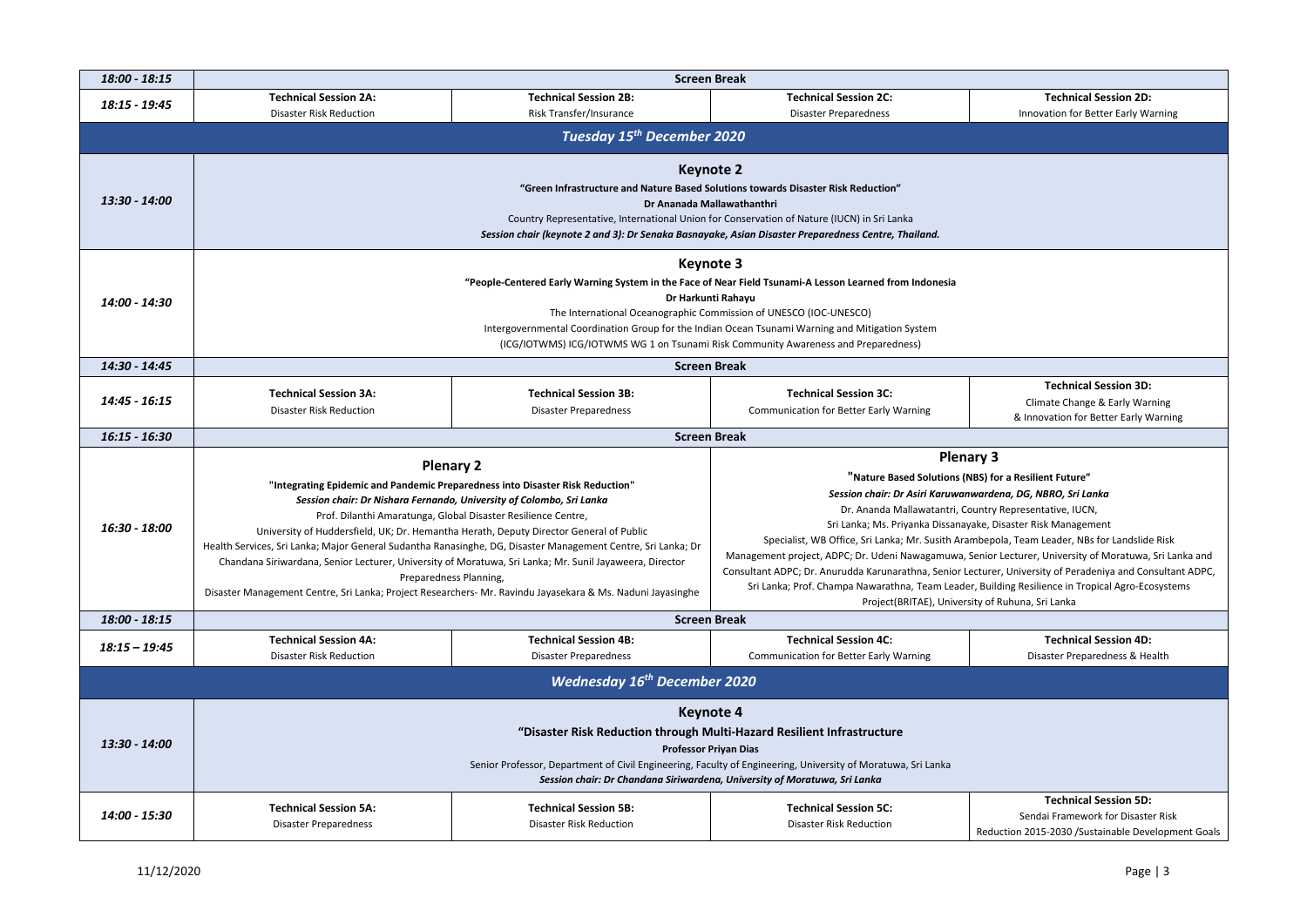ap Director, Capital Maharaja Organization, Sri Lanka; Management Centre, Disaster Management Centre, Sri Lanka

### *Session moderators: Prof. Dilanthi Amaratunga, Global Disaster Resilience Centre, University of Huddersfield, UK, Mr. Sisira Madurapperuma, Asian Disaster Preparedness Centre, Thailand*

udantha Ranasinghe, Director General, Disaster anka; Prof Ranjith Senaratne, Chairman, National Secretary of National Security, Home Affairs and Disaster Man

| 15:30 - 15:45     | <b>Screen Break</b>                                                                                                                                                                                                                                                  |
|-------------------|----------------------------------------------------------------------------------------------------------------------------------------------------------------------------------------------------------------------------------------------------------------------|
|                   | <b>Plenary 4</b>                                                                                                                                                                                                                                                     |
| $15:45 -$         | "Media and Disaster Risk Communication"                                                                                                                                                                                                                              |
| 17:15             | Session moderator: Dr Chandana Siriwardana, Senior Lecturer, University of Moratuwa, Sri Lanka                                                                                                                                                                       |
|                   | Prof.Rohan Samarajiva, Board Chair & Founder LIRNEasia, Sri Lanka; Major General Sudantha Ranasinghe, DG, Disaster Management Centre, Sri Lanka; Mr. Chevaan Daniel, Group<br>Mr. Nalaka Kaluwewa, Director General, Department of Government Information, Sri Lanka |
| $17:15-$<br>17:30 | <b>Screen Break</b>                                                                                                                                                                                                                                                  |
|                   | Final Plenary and Adoption of Colombo MHEW and DRR Declaration / Closing Ceremony                                                                                                                                                                                    |
|                   | Session moderators: Prof. Dilanthi Amaratunga, Global Disaster Resilience Centre, University of Huddersfield, UK, Mr. Sisira Madurapperuma, Asian Disaste                                                                                                            |
|                   | Prof. Kapila Perera, Secretary, Ministry of Education; Prof. Ranjith Dissanayake, Secretary, State Ministry of Rural Roads and other Infrastructures; Major General (Retd.) Su                                                                                       |
| 17:30 - 18:30     | Management Centre, Sri Lanka; Major General (Retd) G.D.H. Kamal Gunaratne, State Secretary of Ministry of National Security, Home Affairs and Disaster Management, Sri La                                                                                            |
|                   | Science Foundation of Sri Lanka; Dr. Hemantha Herath, Deputy Director General (Ministry of Health)                                                                                                                                                                   |
|                   | <b>Vote of Thanks</b>                                                                                                                                                                                                                                                |
|                   | Major General (Retd.) Sudantha Ranasinghe, Director General, Disaster Management Centre, Sri Lanka                                                                                                                                                                   |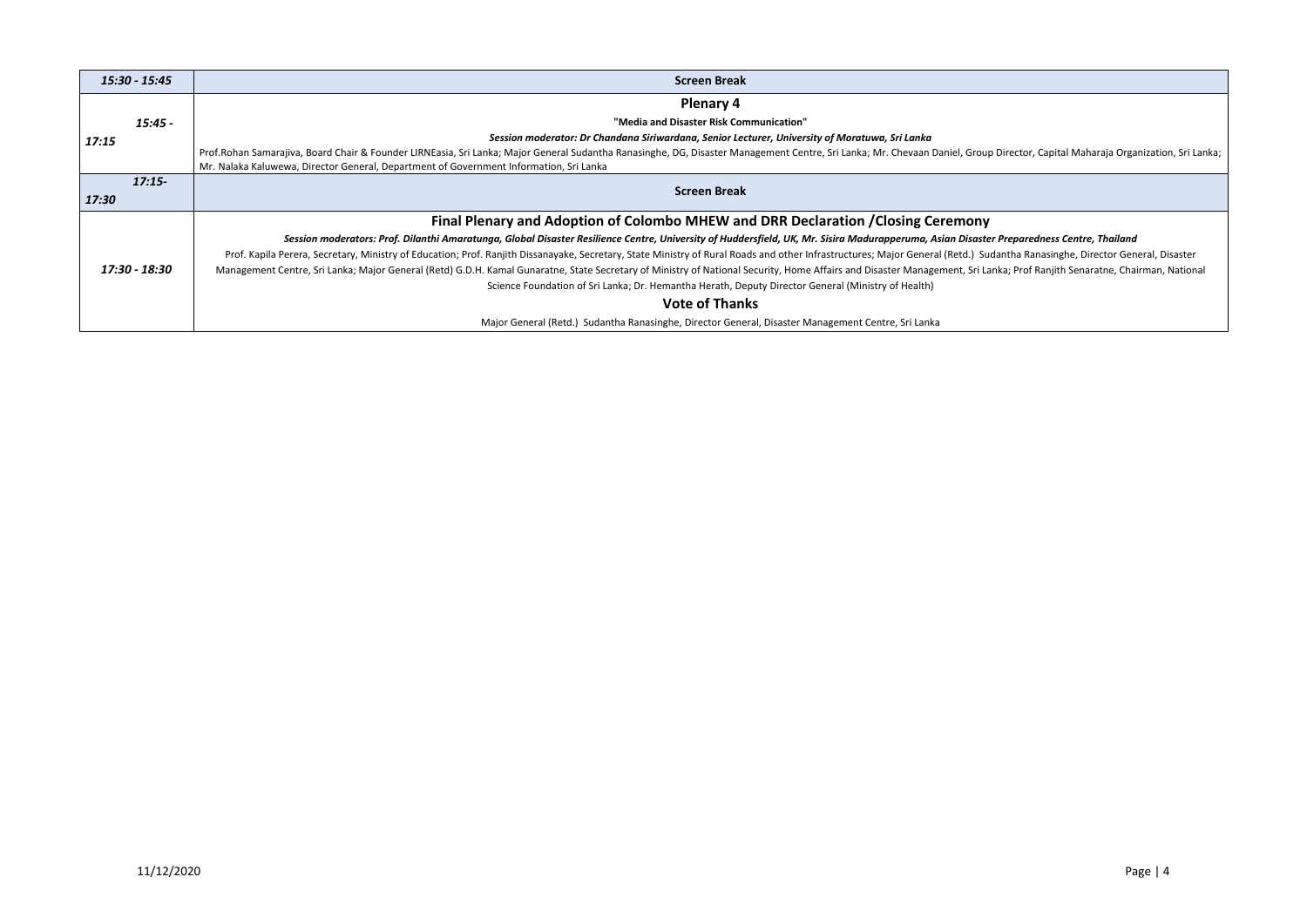## **International Symposium on Multi Hazard Early Warning and Disaster Risk Reduction**

**14th to 16th December 2020 (Virtual event) - Time Zone India Standard Time (IST) UTC +5:30**

**Technical Sessions**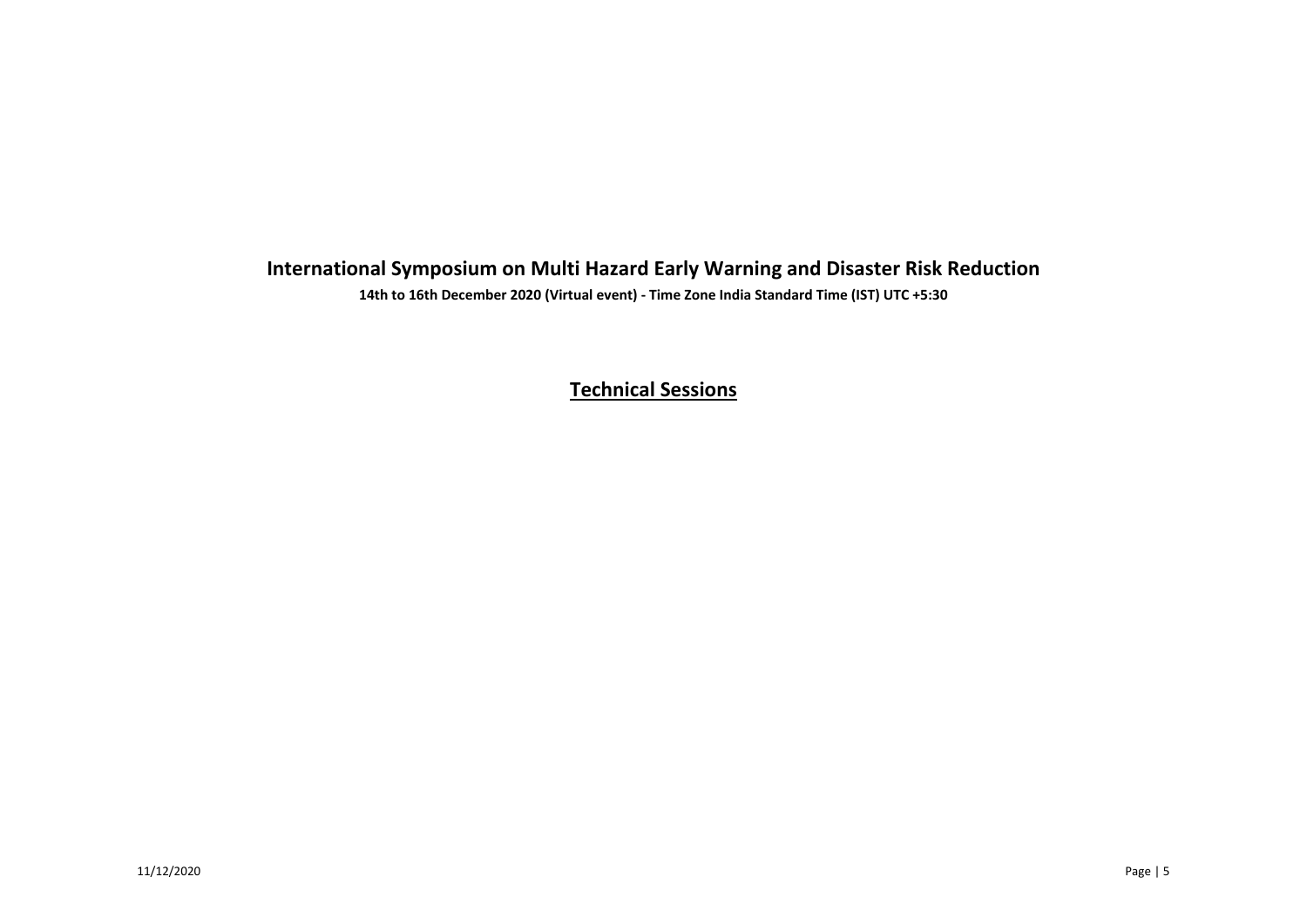### **Technical Session 1D:** Disaster Risk Reduction hairs: Dr Gayan Wedawatte & Mr. Janath Hettiarachchi

rs' or Flood 'Dependents'? eading of Flood 'Victims' in Urban Sri Lanka [ID: 009] *Samaraweera H.U.S.*

nami on Heterogeneous Economic Case of Sri Lanka [ID: 003] *Weerasekara S.H., Wilson C., Hoang V., Lee B.*

**F** Drywall Partitioning in Disaster Piects: Time Based Performance 13] Dilukshi H.N., Hadiwattage C.,

|                                                                                                                                                                                                                                                                                                                                                                                                                                                                                                                                                                                                                                                                                                                                                                                                                                                                                                                                                                                                                                                                                                                                                                                                                                                                                                                   | <b>Technical Session 1</b>                                                                                                                                                                                                                                                                                                                                                                                                                                                                                                                                                                                                                                                                                                                                                                                                                                                                                                                                                                                                                                                                                                                                                                                                                                    |                                                                                                                                                                                                                                                                                                                                                                                                                                                                                                                                                                                                                                                                                                                                                                                                                                                                                                                                                     |                                                                                                                                                                                                                                                                                                                                                        |
|-------------------------------------------------------------------------------------------------------------------------------------------------------------------------------------------------------------------------------------------------------------------------------------------------------------------------------------------------------------------------------------------------------------------------------------------------------------------------------------------------------------------------------------------------------------------------------------------------------------------------------------------------------------------------------------------------------------------------------------------------------------------------------------------------------------------------------------------------------------------------------------------------------------------------------------------------------------------------------------------------------------------------------------------------------------------------------------------------------------------------------------------------------------------------------------------------------------------------------------------------------------------------------------------------------------------|---------------------------------------------------------------------------------------------------------------------------------------------------------------------------------------------------------------------------------------------------------------------------------------------------------------------------------------------------------------------------------------------------------------------------------------------------------------------------------------------------------------------------------------------------------------------------------------------------------------------------------------------------------------------------------------------------------------------------------------------------------------------------------------------------------------------------------------------------------------------------------------------------------------------------------------------------------------------------------------------------------------------------------------------------------------------------------------------------------------------------------------------------------------------------------------------------------------------------------------------------------------|-----------------------------------------------------------------------------------------------------------------------------------------------------------------------------------------------------------------------------------------------------------------------------------------------------------------------------------------------------------------------------------------------------------------------------------------------------------------------------------------------------------------------------------------------------------------------------------------------------------------------------------------------------------------------------------------------------------------------------------------------------------------------------------------------------------------------------------------------------------------------------------------------------------------------------------------------------|--------------------------------------------------------------------------------------------------------------------------------------------------------------------------------------------------------------------------------------------------------------------------------------------------------------------------------------------------------|
|                                                                                                                                                                                                                                                                                                                                                                                                                                                                                                                                                                                                                                                                                                                                                                                                                                                                                                                                                                                                                                                                                                                                                                                                                                                                                                                   | 14th December 2020, from 15:00 - 16:30 IST                                                                                                                                                                                                                                                                                                                                                                                                                                                                                                                                                                                                                                                                                                                                                                                                                                                                                                                                                                                                                                                                                                                                                                                                                    |                                                                                                                                                                                                                                                                                                                                                                                                                                                                                                                                                                                                                                                                                                                                                                                                                                                                                                                                                     |                                                                                                                                                                                                                                                                                                                                                        |
| <b>Technical Session 1A:</b><br>Climate Change & Early Warning<br>Session co-chairs: Dr Chandana Siriwardena & Dr<br>Shiromani Jayawardena                                                                                                                                                                                                                                                                                                                                                                                                                                                                                                                                                                                                                                                                                                                                                                                                                                                                                                                                                                                                                                                                                                                                                                        | <b>Technical Session 1B:</b><br><b>Disaster Preparedness</b><br>Session co-chairs: Dr Chaminda Bandara & Dr<br>Nishan Sakalasooriya                                                                                                                                                                                                                                                                                                                                                                                                                                                                                                                                                                                                                                                                                                                                                                                                                                                                                                                                                                                                                                                                                                                           | <b>Technical Session 1C:</b><br>Sendai Framework for Disaster Risk<br>Reduction 2015-2030 /Sustainable Development<br>Goals<br>Session co-chairs: Prof Ruben Paul Borg & Ms.<br>Anoja Seneviratne                                                                                                                                                                                                                                                                                                                                                                                                                                                                                                                                                                                                                                                                                                                                                   | Session co-cl                                                                                                                                                                                                                                                                                                                                          |
| The Impact of PDO on South West Monsoon Rainfall<br>Over Sri Lanka and Monsoon- ENSO Relation [ID:<br>027] Sumathipala W. L., Hettiarachchi R. D.,<br>Navaratna W. C. W., Somarathne S., Premalal K. H.<br>M. S.<br>Study on Landslide Early Warning by Using Rainfall<br>Indices in Sri Lanka [ID: 110] Wada T., Gamage<br>H.G.C.P., Senadeera W., Aroos M.S.M.b, Bandara<br>D.M.L., Rajapaksha W.D.G.D.T.<br>Understanding Alteration to Surface Cover in<br>Developing Urban Heat Island: Enhancing City<br>Climate Change Adaptation Capacity, Quezon City,<br>Philippines [ID: 037] Raza T, Raza T.K., Liwag C.,<br>Andres A.V., Castro J.T., Espinosa R.I.<br>Synoptic Analysis for the Disastrous Heavy Rainfall<br>in May 2016 Caused due to a Low-Pressure System<br>[ID: 055] Warnasooriya A., Kumara K.W.S.J.,<br>Premachandra C., Premalal S.<br>Local Responsiveness to Changes in Climate: A<br>Case of Underutilized Marine and Aquatic<br>Resources [ID: 057] De Silva A., Ekanayake J.,<br>Basnayake R., Rajapaksha H., Kalpana S.<br>Saving Lives and Livelihood of the Mountain<br>Communities Through Glacial Lake Outburst Floods<br>Risk Reduction and Early Warning System Initiative:<br>A Case Study of Imja Glacial Lake in the Everest<br>Region Nepal Himalayas [ID: 025] Deepak K.C. | Study on Factors Influence Motivation to Engage in<br>Disaster Preparedness: Case of Walapane Divisional<br>Secretariat Division, Nuwara Eliya District, Sri Lanka<br>[ID: 002] Prasanna L.J., Fernando P.R.N.<br>Development of a Legume Based Disaster Resilient<br>Emergency Food Product [ID: 011] Rathnayake H.A.,<br>Navaratne S.B., Navaratne C.M., Madushika<br>N.V.G.S.<br>Analyze<br>Comparison<br>Atmospheric<br>the<br>and<br>Instability Using K-Index, Lifted<br>Index and<br>Convective Availability Potential Energy (CAPE) in<br>Development of Thunderstorms in Sri Lanka [ID:<br>028] Fernando M., Millangoda M., Premalal S.,<br>Developing a Framework for Disaster Risk<br>Management Integrated Transport Planning<br>Process - Exploring the Key Components and Unit<br>of Analysis [ID: 152] Senevirathne M., Haigh R.,<br>Amaratunga D.<br>Rapid Response Mechanism for Major Disasters -<br>Lessons Learned and Future Prospects [ID: 058]<br>Alahacoon N., Amarnath G., Ghosh S.<br>Collective Action and Co-Management Initiatives in<br>Bush Fire Management - A Case of Belihuloya<br>Mountain Range [ID: 060] Basnayake B.M.R.L.,<br>Rajapaksha R.H.N., Sandamith M., Wickramarathna<br>I., De Silva D.A.M., Gunatiliake S.K. | A Site-Specific Study on Peacock and Human<br>Conflict- A Case Study from Jayanthipura Grama<br>Niladhari Division, Polonnaruwa- Sri Lanka [ID: 059]<br>Herath H.M.N.T., Gunathilake K.L.W.I.,<br>Chandrasekara C.M.K.N.K.<br>Sustainable Development Goals and Disaster Risk<br>Reduction, Targets and Challenges for India [ID:<br>073] Mishra H.S.<br>Introducing New Initiatives for Resettlement in Sri<br>Lanka- An Analysis of Resettlement in Aranayake<br>Kegalle [ID: 082] Mahendra J.<br>Built Environment Disciplines' Role in Disaster Risk<br>Reduction [ID: 133] Malalgoda C., Amaratunga D.,<br>Haigh R.<br>Assessing the Effectiveness of the Relief Allocation<br>for Drought Affected Area: A Case Study of<br>Anuradhapura District [ID: 139] Senevirathne A.,<br>Ekanayaka R.<br>Strategy Followed for the Establishment of Local<br>Disaster Risk Reduction (DRR) Plans, in Sri Lanka<br>[ID: 107] Nagai T., Samarakkody R.P. | Flood 'Survivor<br>Sociological Re<br>Lanka [ID: 009]<br>Impact of Tsun<br>Sectors: The Ca<br>Weerasekara S<br>Applicability of<br><b>Relocation Pro</b><br>Analysis [ID: 01<br>Shanika V.G.<br>High Performa<br><b>Resilient Glass</b><br>Case Study and<br>Rainfall in Dece<br>029] Kohilawa<br>Increase of Plu<br>with the Clima<br>[ID: 030] Rajap |
|                                                                                                                                                                                                                                                                                                                                                                                                                                                                                                                                                                                                                                                                                                                                                                                                                                                                                                                                                                                                                                                                                                                                                                                                                                                                                                                   |                                                                                                                                                                                                                                                                                                                                                                                                                                                                                                                                                                                                                                                                                                                                                                                                                                                                                                                                                                                                                                                                                                                                                                                                                                                               |                                                                                                                                                                                                                                                                                                                                                                                                                                                                                                                                                                                                                                                                                                                                                                                                                                                                                                                                                     |                                                                                                                                                                                                                                                                                                                                                        |

ance Glass-Bolted Joints for Disaster Resilient Glass Structures [ID: 020] *Achintha M.*

d Synoptic Analysis on the Extreme ember 2018: Northern Sri Lanka [ID: 029] *Kohilawatta A., Premalal S., Inparajan S.,*

uvial Flood in Borelesgamuwa Area ate Change and Land Use Changes [ID: 030] *Rajapakse P., Premalal S.*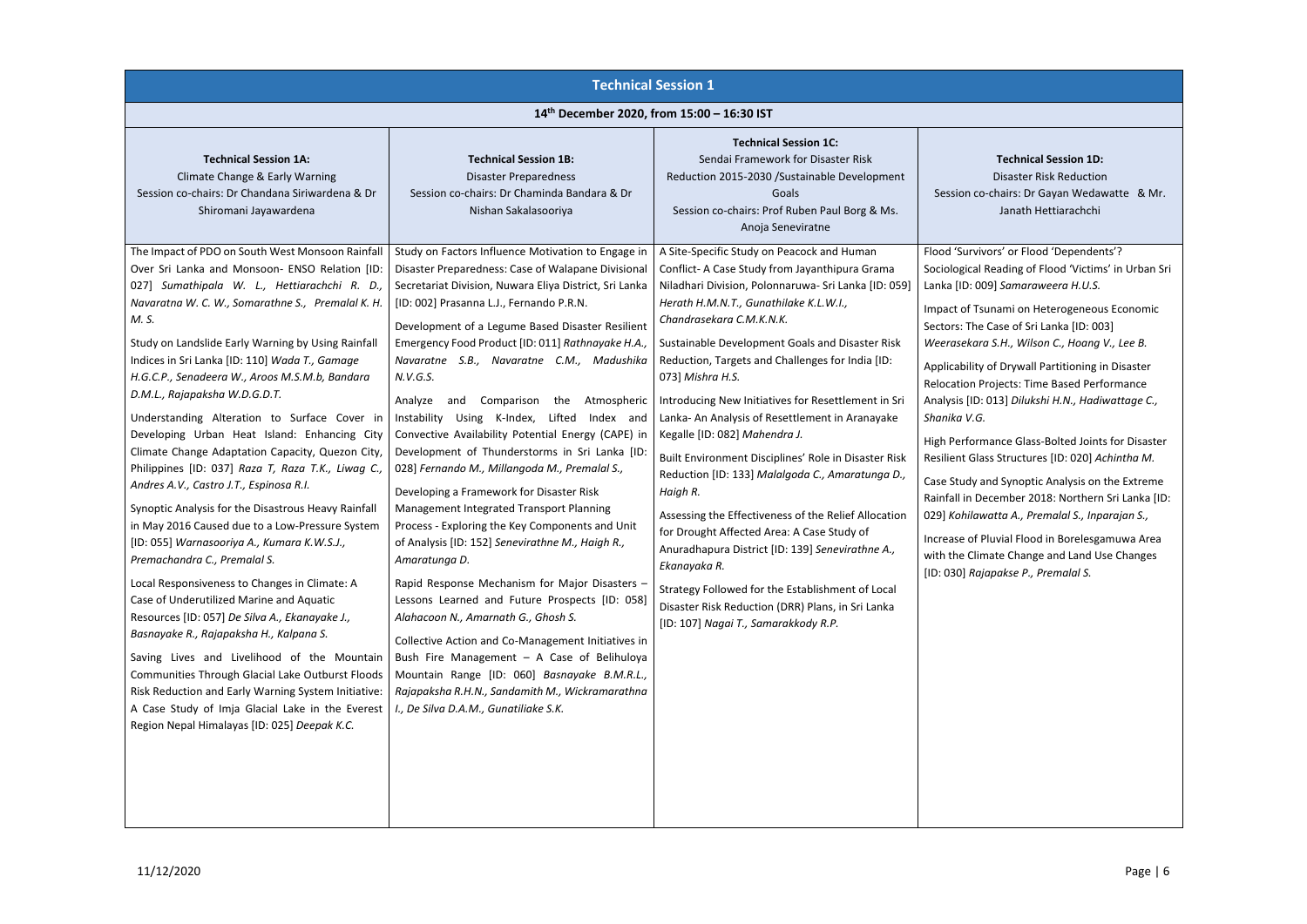ation for Better Early Warning airs: Ms. Kinkini Hemachandra & Mr. Sarath Premalal

### **Technical Session 2D:**

|                                                                                                                                                                                                                                                                                                                                                                                                                                                                                                                                                                                                    |                                                                                                                                                                                                                                                                                                                                                                                                                                                                                                                                                                      | <b>Technical Session 2</b>                                                                                                                                                                                                                                                                                                                                                                                                                                                                                                                                                                                                                                                                                                                                                                 |                                                                                                                                                                                                                                                           |
|----------------------------------------------------------------------------------------------------------------------------------------------------------------------------------------------------------------------------------------------------------------------------------------------------------------------------------------------------------------------------------------------------------------------------------------------------------------------------------------------------------------------------------------------------------------------------------------------------|----------------------------------------------------------------------------------------------------------------------------------------------------------------------------------------------------------------------------------------------------------------------------------------------------------------------------------------------------------------------------------------------------------------------------------------------------------------------------------------------------------------------------------------------------------------------|--------------------------------------------------------------------------------------------------------------------------------------------------------------------------------------------------------------------------------------------------------------------------------------------------------------------------------------------------------------------------------------------------------------------------------------------------------------------------------------------------------------------------------------------------------------------------------------------------------------------------------------------------------------------------------------------------------------------------------------------------------------------------------------------|-----------------------------------------------------------------------------------------------------------------------------------------------------------------------------------------------------------------------------------------------------------|
|                                                                                                                                                                                                                                                                                                                                                                                                                                                                                                                                                                                                    | 14th December 2020, from 18:15 - 19:45 IST                                                                                                                                                                                                                                                                                                                                                                                                                                                                                                                           |                                                                                                                                                                                                                                                                                                                                                                                                                                                                                                                                                                                                                                                                                                                                                                                            |                                                                                                                                                                                                                                                           |
| <b>Technical Session 2A:</b><br><b>Disaster Risk Reduction</b><br>Session co-chairs: Dr Chathuranganee Jayakody &<br>Dr Buddika Hapuarachchi<br>Analysis and Comparison of the Earthquakes over                                                                                                                                                                                                                                                                                                                                                                                                    | <b>Technical Session 2B:</b><br>Risk Transfer/Insurance<br>Session co-chairs: Dr Chamindi Malalgoda & Mr.<br>Suranga Kahadhawa<br>Plant Selection Criteria for Nature-Based Landslide                                                                                                                                                                                                                                                                                                                                                                                | <b>Technical Session 2C:</b><br><b>Disaster Preparedness</b><br>Session co-chairs: Prof Champa Navarathne & Ms.<br>Watsala Jayamanna<br>National Emergency Operation Plan Sri Lanka:                                                                                                                                                                                                                                                                                                                                                                                                                                                                                                                                                                                                       | Innova<br>Session co-ch<br>Analysis of the                                                                                                                                                                                                                |
| the Indonesian and Makran Zones: Towards<br>Possible Tsunami Generation in Future [ID: 031]<br>Jayaweera S., Premalal S.<br>Post Disaster Reconstruction for Resilient<br>Community: Lesson Learnt Through Post Tsunami<br>Reconstruction and Post- Conflict Housing Project,<br>Sri Lanka [ID: 032] Gunasekara M., Rupasinghe P.,<br>Chanaka D., Samarakoon U., Perera A.                                                                                                                                                                                                                         | Risk Management [ID: 001] Ganepola C.,<br>Karunarathna A., Dayarathna N., Kankanamge L.,<br>Perera D., Nawagamuwa U., Basnayaka S.,<br>Arambepola S.<br>A Conceptual Framework for Community Led<br>Ecosystem-Based Disaster Risk Reduction [ID: 038]<br>Zarouk Z., Mallawatantri A., Piyadasa R., Saja A.,<br>Attanayake K.                                                                                                                                                                                                                                         | Challenges & Recommendations [ID: 075]<br>Liyanaarachchige C., Ariyarathna A.<br>Development of a Decision Support Weather<br>Advisory System for Dry Zone Farmers in Sri Lanka<br>[ID: 084] Dissanayake U., Premalal S.,<br>Wickramasinghe D., Gunaratne P., Jayasinghe A.,<br>Rienzie R., Kuruppuarachchi N.a, Hettige V.c<br>Techno Physiological Approach to Reduce Drought                                                                                                                                                                                                                                                                                                                                                                                                            | System to Fac<br>Comparing wi<br>[ID: 004] Jayar<br><b>Public Address</b><br><b>Early Warning</b><br>in Sri Lanka [II<br>Sutharshanan<br><b>Measuring Ho</b>                                                                                              |
| Sri Lanka Navy's Approach towards Effective and<br>Efficient Emergency Response Mechanism [ID: 068]<br>Dayananda D.<br>Inter-Relation Between Landscape Alteration and<br>Micro-Climatic Changes in the National Capital<br>Territory of Delhi, India [ID: 041] Yadav S.<br>Developing Tsunami Risk Reduction Strategies for<br>Gampaha District Derived from "Wave 17 Tsunami<br>Simulation Exercise" [ID: 047] Vithanage N.,<br>Nishantha A.,<br>Youth Volunteers as Change Agents in Disaster Risk<br>Reduction in Sri Lanka [ID: 051] Vithanage N.,<br>Pathirana S., Wijesekara N., Chamara N. | Contribution of Nature Protection in Reducing<br>Disaster Risks in the Jaffna District, Sri Lanka with<br>Special Reference to Natural Sand Dunes in<br>Vadamarchchy East, Sri Lanka [ID: 118] Ravi S.,<br>Rajkumar P., Wijesundra C.S.<br>What is the Disaster Resilient Properties? [ID: 153]<br>Nissanka S., Amaratunga D., Haigh R.<br>An Evaluation of Existing Natural Disaster Risk<br>Insurances in Sri Lanka [ID: 160] Senavirathna C.<br>Incorporating Accountability into Disaster Risk<br>Governance [ID: 135] Senanayake M., Amaratunga<br>D., Haigh R. | Stress of Young Rubber Plantations in Drought<br>Prone Areas - A Case Study in Moneragala,<br>Intermediate Zone of Sri Lanka [ID: 085] Nakandala<br>S.A., Weerasinghe K.D.N., Seneviratne P., Iqbal<br>S.M.M.<br>Lessons Learnt from Implementing a Training<br>Course on Ecosystems Resilience in Changing<br>Climate for Mainstreaming Weather and Climate<br>Information for Sectoral Development in Four<br>Countries of South Asia and South East Asia [ID:<br>091] Jayasinghe S., Basnayake S. Gupta N.,<br>Weerasinghe K.D.N., Weerasinghe B.<br>Challenge to Evacuate People in Case of<br>Nyiragongo Volcano Eruption [ID: 098] Munihire<br>M.M., Karume K.<br>Spatial and Temporal Variability of Lightning Activity<br>in Sri Lanka [ID: 049] Jayawardena I.M.S.P., Makela<br>A | Population-Sp<br>Tool for South<br>Is EMI of VLF a<br>Spectral Band<br>Significant for<br>U., Mishra A.,<br>Evaluation of t<br>Kelani Ganga I<br>Terms of Floor<br>Widanapathir<br>An Approach f<br><b>Warning Base</b><br>Index and Lev<br>089] Mendis N |

e Effectiveness of Early Warning e Future Tsunamis in Sri Lanka by ith Japanese Early Warning System [ID: 004] Jayarathne *J.M.A.R., Kodama M., Yumi S.*

sing System in Religious Places as **Dissemination Nodes - A Case Study** D: 007] *Saja A.M., Lafir M.S., Sutharshanan M.*

usehold Carbon Footprint: ecific Adaptation and Validation of a Tool for South Asia [ID: 014] *Wckramarathne J.*

and ULF Wave on Base Perceptible on for the Detection Level and Pre-Seismic Events? [ID: 071] *Verma U., Mishra A., Nsinha M., Nandan R.*

the Impacts of the Salinity Barrage in Using 1D-2D Hydraulic Model in ding [ID: 079] *Siriwardena K.K.G.I.L., Widanapathirana S. , Pannala P.A.A.P.K.*

for Impact-Based Heavy Rainfall ed on the ECMWF Extreme Forecast el of Vulnerability to the Hazard [ID: 089] *Mendis M.M.P.*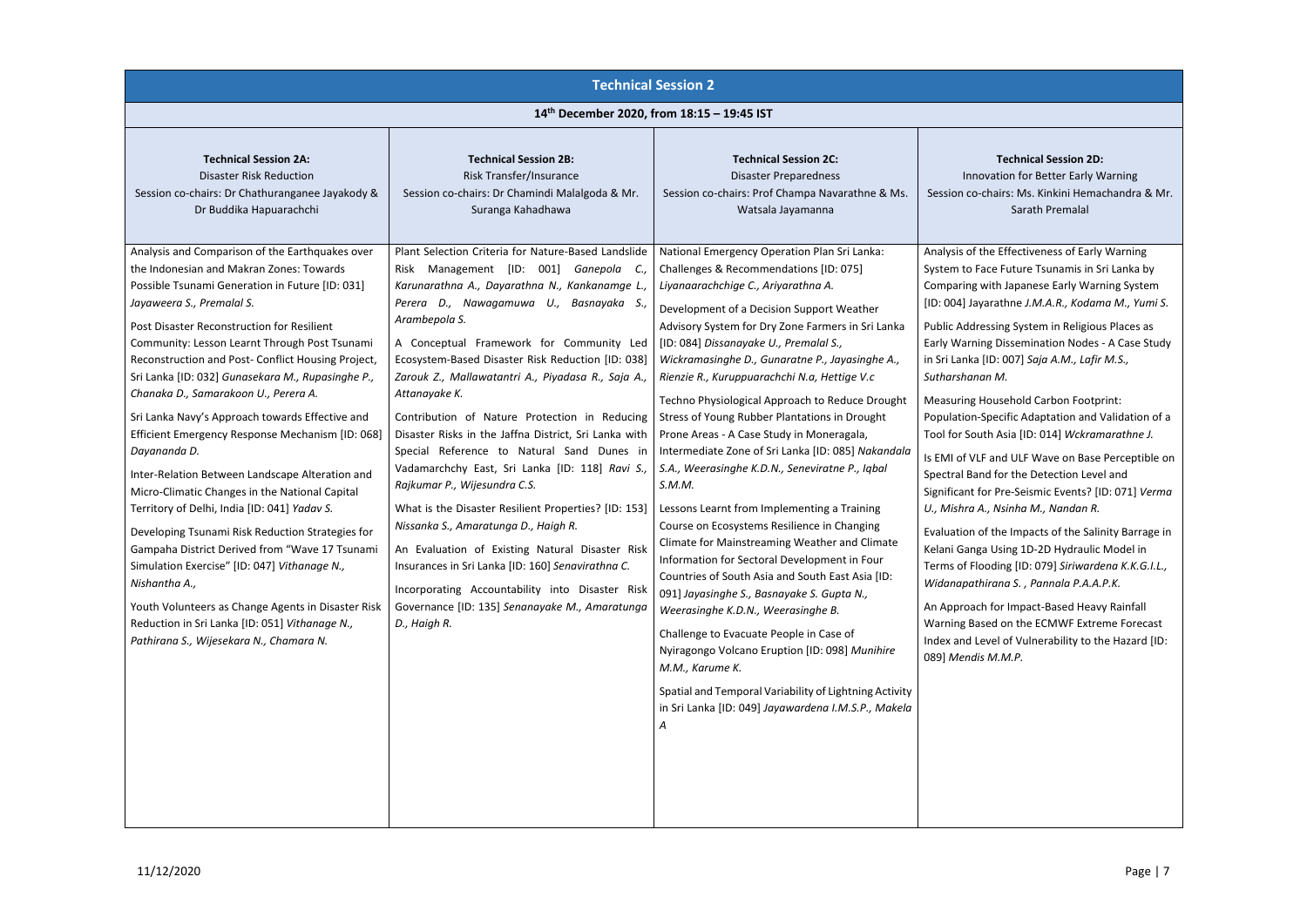### **Technical Session 3D:** ate Change & Early Warning vation for Better Early Warning airs: Prof Charlotte Kendra Gonzales & Ms Urmila Selvanayagam

& Trends of Precipitation & Air in Sri Lanka [ID: 080] *Priyantha H.D.* 

od Forecasting System for Mi Oya Basin [ID: 094] *Priyankara W.M.S., Dias D.D., Meegastenna T.J.*

red Landslide Early Warning System Water Index Gamage [ID: 105] *H.G.C.P., Wada T., Senadeera W., Aroos M.S.M.,* 

of Flood Warning Mobile Application [ID: 109] *Wickramasooriya M.D.J.P., Priyankara W.M.S., Iqbal S., Ariyaratne K.H.A.A., Gayathri* 

me Rainfall Events for the Period Sri Lanka Using Percentile-Based ts Projections for 2100 for the arios RCP 4.5 and 8.5  $[ID: 131]$ *H.A.S.U., Premalal S.* 

|                                                                                                                                                                                                                                                                                                                                                                                                                                                                                                                                                                                                                                                                                             | <b>Technical Session 3</b>                                                                                                                                                                                                                                                                                                                                                                                                                                                                                                                                                                                                                                |                                                                                                                                                                                                                                                                                                                                                                                                                                                                                                                                                                                                                                          |                                                                                                                                                                                                                                                                 |
|---------------------------------------------------------------------------------------------------------------------------------------------------------------------------------------------------------------------------------------------------------------------------------------------------------------------------------------------------------------------------------------------------------------------------------------------------------------------------------------------------------------------------------------------------------------------------------------------------------------------------------------------------------------------------------------------|-----------------------------------------------------------------------------------------------------------------------------------------------------------------------------------------------------------------------------------------------------------------------------------------------------------------------------------------------------------------------------------------------------------------------------------------------------------------------------------------------------------------------------------------------------------------------------------------------------------------------------------------------------------|------------------------------------------------------------------------------------------------------------------------------------------------------------------------------------------------------------------------------------------------------------------------------------------------------------------------------------------------------------------------------------------------------------------------------------------------------------------------------------------------------------------------------------------------------------------------------------------------------------------------------------------|-----------------------------------------------------------------------------------------------------------------------------------------------------------------------------------------------------------------------------------------------------------------|
|                                                                                                                                                                                                                                                                                                                                                                                                                                                                                                                                                                                                                                                                                             | 15th December 2020, from 14:45 - 16:15 IST                                                                                                                                                                                                                                                                                                                                                                                                                                                                                                                                                                                                                |                                                                                                                                                                                                                                                                                                                                                                                                                                                                                                                                                                                                                                          |                                                                                                                                                                                                                                                                 |
| <b>Technical Session 3A:</b><br><b>Disaster Risk Reduction</b><br>Session co-chairs: Dr Roshani Palliyaguru & Dr<br>Saranga Vithanage<br>Analysis of Shoreline Dynamics in Spatial and<br>Temporal Scales at Kalpitiya Coastal Window, Sri<br>Lanka; An Approach for Informed Decision Making<br>for Sustainable Coastal Administration [ID: 033]<br>Wickramaarachchi B., Tajima Y., Samarakoon L.,<br>Athapattu B.C.L., Wijerathne, T.M.N.<br>Low Cost Technology in DRR: Using Open Data for<br>Decision Making [ID: 053] Khatiwada P.,<br>Bajracharya R.<br>Natural vs Manmade Disasters: Impact of Disasters                                                                            | <b>Technical Session 3B:</b><br><b>Disaster Preparedness</b><br>Session co-chairs: Dr Kanchana Ginige & Mr.<br>Chathura Liyanaarachchige<br>Making EWS Inclusive: The Philippine Experience on<br>PWDS in Disasters - A Literature Review (Theme:<br>Disaster Preparedness) [ID: 168] Edwin S.<br>Disasters, Climate Change and Development Nexus<br>on Food Security Sector in Asia [ID: 169] Kumara<br>M.A.S.J., Amaratunga D., Haigh R.,<br>Application of Participatory and Appreciative<br>Approach on Develop Comprehensive Disaster Risk<br>Assessment Tool at Local Level: Special Reference to<br>Jaffna District of Sri Lanka [ID: 156] Ravi S. | <b>Technical Session 3C:</b><br><b>Communication for Better Early Warning</b><br>Session co-chairs: Dr Ezri Hayad & Mr. Predeep<br>Koddipilli<br>Decision Support System for Strengthening Multi-<br>Hazard Early Warning and Disaster Risk<br>Governance - A Case Study of Tropical Cyclone<br>GAJA 2018, Tamil Nadu, India [ID: 097] Pal I., Dash<br>I., Shanmugasundaram J.<br>The Folk Religious Practices as an Indigenous<br>Approach of Negotiating Disaster Risks in Sri Lanka<br>[ID: 023] Piyarathne A.<br>An Analysis of the Adequacy of Tsunami Warning<br>Towers as a Last Mile Warning for the Populations                 | Climat<br>& Innova<br>Session co-cha<br>8N<br>The Variability &<br>Temperature in<br>Real-Time Flood<br>Basin [ID: 094]<br>Meegastenna T<br>Rainfall Trigger<br>Based on Soil W<br>H.G.C.P., Wada<br>Bandara D.M.L.                                             |
| on Small Holder Agriculture Systems in Gem<br>Mining Areas of Sri Lanka [ID: 056] Elapata M., De<br>Silva A.<br>Role of the Built Environment in rebuilding<br>Displaced and Host Communities [ID: 092]<br>Jayakody R.R.J.C., Malalgoda C., Amaratunga D.,<br>Haigh R<br>Assessment of Knowledge and Practices of Grama<br>Niladari Divisional Level Stakeholders on<br>Watershed Management at Kalutara and<br>Ratnapura Districts of Sri Lanka [ID: 039] Zarouk Z.,<br>Piyadasa R., Punyawardana B.V.R., Hearth S<br>Assessment of Existing Disaster Resources<br>Information and Design Interactive Resources<br>Network for Effective Disaster Management [ID:<br>078] Kukulavithana S. | Network Centrality Assessment: Assessing the<br>Transport Networks Resilience for Urban Flooding<br>[ID: 164] Kalpana H.N., Madusanka N.B.S.,<br>Jayasinghe A.B.<br>Assessment of the Minimum Time Requirement to<br>Evacuate People from a Tsunami in the Galle City<br>[ID: 174] Arachchi N.P.M., Sandika A.L., Prasanna R.<br>Mechanism for Command and Control in Effective<br>Incident Response Operations [ID: 176] Tillekaratne<br>H., Ariyaratne A.                                                                                                                                                                                               | Exposed to Tsunamis in Sri Lanka [ID: 150]<br>Samansiri S., Senevirathne A., Fernando T.<br>A Systematic Review of Community Engagement<br>(CE) in Flood and Landslide Early Warning Systems<br>(EWSS) in Kegalle District [ID: 045] Vithanage N.,<br>Bandara A.<br>Gaps in Decision Making, Communication and<br>Coordination within the Interface of Tsunami Early<br>Warning System in Sri Lanka [ID: 081] Sakalasuriya<br>M., Haigh R., Amaratunga D.<br>Stakeholder Level Trust on Multi-Hazard Early<br>Warning (MHEW) Mechanism; Sri Lankan Context<br>[ID: 116] Shehara P.L.A.I., Siriwardana C.S.A.,<br>Amaratunga D., Haigh R. | Development o<br>[ID: 109] Wickro<br>W.M.S., Iqbal S.<br>M.P.M.<br><b>Identify Extrem</b><br>1991-2017 in Sr<br>Analysis and Its<br><b>Emission Scena</b><br>Hapuarachchi H<br><b>Assessing Flood</b><br>Northern Sri La<br>Early Warning S<br>Hettige V., Jaya |

d Risk in Malwathu Oya River Basini anka for Establishing an Effective Early System [ID: 148] *Mahakumarage N., Hettige V., Jayaweera S., Hapuarachchi B.*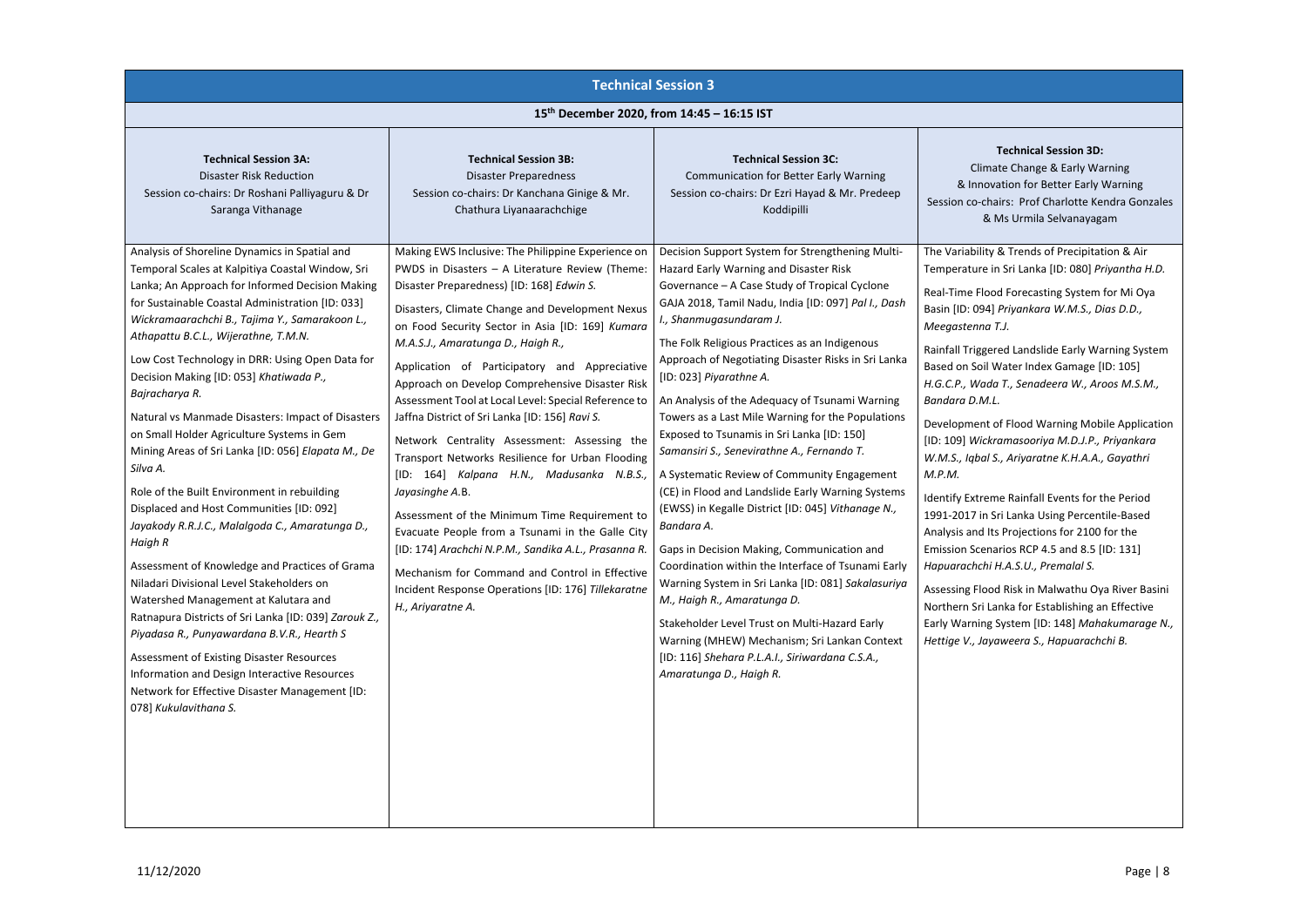ster Preparedness & Health chairs: Prof Champika Liyanage & Dr Novil Wijesekara

### **Technical Session 4D:**

of the Dead in Disasters: Knowledge, Self-Reported Practices Among a Goldiers in Galle District, Sri Lanka [ID: 076] *Chaminda U.G.G., Warushahennadi, J.*

redness Model for Resilience Around Fluvial Disasters [ID: 138] *Dziya I., Amaratunga D.,* 

Disaster Preparedness Level of Sri tals in the Context of Multi Hazard Early Warning [ID: 124] *Jayasekara J.H.P.R.U., Siriwardana C.S.A.*

eported Practices and Their ctors on Disaster Preparedness ents of MOH Area, Agalawatta [ID: 151] *Ambagahawita A., Nandasena S., Perera S.*

**Importance of Commercial Aircraft** Its Preparedness in Sri Lanka [ID:  $P<sub>r</sub>$ 

ngagement in Dengue Control – One Major Dengue Outbreak in Sri Lanka [ID: 132] *Dheerasinghe D.S.A.F., Cader M.,* 

*W.M.I.P., Kodithuwakku L.,* 

|                                                                                                                                                                                                                                                                                                                                                                                                                                                                                                                                                                                                                                                                                                                                                                                                                                                                                                                                 |                                                                                                                                                                                                                                                                                                                                                                                                                                                                                                                                                                                                                                                                                                                                                                                                                                                                                                                    | <b>Technical Session 4</b>                                                                                                                                                                                                                                                                                                                                                                                                                                                                                                                                                                                                                                                                                                                                                                                                                                                                                       |                                                                                                                                                                                                                                                                                                                  |  |
|---------------------------------------------------------------------------------------------------------------------------------------------------------------------------------------------------------------------------------------------------------------------------------------------------------------------------------------------------------------------------------------------------------------------------------------------------------------------------------------------------------------------------------------------------------------------------------------------------------------------------------------------------------------------------------------------------------------------------------------------------------------------------------------------------------------------------------------------------------------------------------------------------------------------------------|--------------------------------------------------------------------------------------------------------------------------------------------------------------------------------------------------------------------------------------------------------------------------------------------------------------------------------------------------------------------------------------------------------------------------------------------------------------------------------------------------------------------------------------------------------------------------------------------------------------------------------------------------------------------------------------------------------------------------------------------------------------------------------------------------------------------------------------------------------------------------------------------------------------------|------------------------------------------------------------------------------------------------------------------------------------------------------------------------------------------------------------------------------------------------------------------------------------------------------------------------------------------------------------------------------------------------------------------------------------------------------------------------------------------------------------------------------------------------------------------------------------------------------------------------------------------------------------------------------------------------------------------------------------------------------------------------------------------------------------------------------------------------------------------------------------------------------------------|------------------------------------------------------------------------------------------------------------------------------------------------------------------------------------------------------------------------------------------------------------------------------------------------------------------|--|
|                                                                                                                                                                                                                                                                                                                                                                                                                                                                                                                                                                                                                                                                                                                                                                                                                                                                                                                                 | 15 <sup>th</sup> December 2020, from 18:15 - 19:45 IST                                                                                                                                                                                                                                                                                                                                                                                                                                                                                                                                                                                                                                                                                                                                                                                                                                                             |                                                                                                                                                                                                                                                                                                                                                                                                                                                                                                                                                                                                                                                                                                                                                                                                                                                                                                                  |                                                                                                                                                                                                                                                                                                                  |  |
| <b>Technical Session 4A:</b><br><b>Disaster Risk Reduction</b><br>Session co-chairs: Dr Crisanto M Lopez & Dr Gamini<br>Jayathissa<br>Identified Sociological Issues on Resettlement in Sri<br>Lanka - The Case Study of Landslide in Badulla,<br>Kegalle and Rathnapuara [ID: 090] Mahendra J.,<br>Kumara U. a, Manjula S.H.<br>Remote Sensing Innovations for Index-Based Flood<br>Insurance in India [ID: 166] Amarnath G.,<br>Alahacoon N., Ghosh S., Brahmanand P.S., Sikka A.,<br>Mcdonnell R.<br>The Impact of Natural Disasters on the Promotion<br>of Ecotourism in the Jaffna District, Sri Lanka with<br>Special Reference to Sand Dunes in<br>Vadamarachchy East [ID: 119] Ravi S., Rajkumar P.,<br>Wijesundra C.S.<br>Improving Information Infrastructure for Natural<br>Disaster Risk Reduction and Management of Sri<br>Lanka: GIS/Remote Sensing Based Social and<br>Physical Vulnerability Assessment Towards | <b>Technical Session 4B:</b><br><b>Disaster Preparedness</b><br>Session co-chairs: Prof. Nandasiri Weeraisnghe &<br>Mr Firzan Hashim<br>Drowning Prevention & Water Safety Sri Lanka:<br>Challenges & Recommendations [ID: 074]<br>Liyanaarachchige C., Jayaweera S., Nanayakkara S.,<br>Wijayarathne S., Jayawardena M.<br>The Formation of a Capacity<br>Development<br>Framework to Improve Research and Innovation in<br>Disaster Resiliece in Higher Educaion Institutions in<br>[ID: 172] Liyanage C., McDonald R.,<br>Asia<br>Amaratunga D., Hayat E., Haigh R<br>Core Principles for Planning Public Open Spaces to<br>Enhance Coastal Cities' Resilience to Tsunamis in Sri<br>Lanka [ID: 154] Jayakody R.R.J.C., Amaratunga D.,<br>Haigh R.<br>Information Platform for Chemical<br>Disaster<br>Management and Impact Assessments [ID: 145]<br>Kaushalya K.L.G., Dissanayake C.L.W., Premasiri<br>H.D.S. | <b>Technical Session 4C:</b><br><b>Communication for Better Early Warning</b><br>Session co-chairs: Dr Nuwan Dias & Ms. Anusha<br>Warnasooriya<br>Evaluation of the Level of Understanding among<br>the University Students about the Spread of<br>Disaster-Related Information in Social Media: Case<br>Study Approach [ID: 127] Kannangara K.K.C.L.,<br>Siriwardana C.S.A.<br>A Conceptual Framework for Social Media Use<br>During Disasters [ID: 128] Jayathilaka H.A.D.G.S.,<br>Siriwardana C.S.A., Amaratunga D., Haigh R.<br>A Review on the Present Status if Community Level<br>DM Committees in Tsunami Early Warning System<br>in Sri Lanka [ID: 140] Weerasena N., Hettige S.T.,<br>Amaratunga D., Haigh R.<br>Flood Risk Assessment and Community Based Early<br>Warning System for Ratnapura DS Division [ID:<br>044] Vithanage N., Manjula, M.<br>Analysis the Capacity of Disaster Early Warning | Disas<br>Session co-cl<br>Management<br>Attitudes and !<br>Group of Army<br>[ID: 076] Cham<br>A Flood Prepar<br>Fluvial Disaster<br>Haigh R.<br>Evaluation of D<br>Lankan Hospita<br>Early Warning<br>Siriwardana C.<br>Knowledge, Re<br><b>Associated Fac</b><br>Among Reside<br>151] Ambagah<br>A Study on the |  |
| Sustainable Disaster Risk Reduction, Planning and<br>Management [ID: 121] De Silva N.S.<br>Identifying the Disaster Risk as an Important Step<br>to Disaster Risk Reduction: Landslide Risk<br>Assessment in Kandy [ID: 130] Jayathilaka C.<br>Development of Disaster (Flood, Landslide,<br>Drought and Tsunami) Risk Index for Sri Lanka [ID:<br>144] Seneviratne A., Ratnayake R.K., Idunil B.H.I.,<br>Wanasingha W.A.K.I., Dilshan M.W.R.R., Kurugama<br>K.A.K.M., Lankathilaka R.A.D.B.M., Gunathilake<br>J.A.S.P., Hapuarachchi S.P., Fernando G.S.,<br>Punchihewa S.P.G., Makevita M.A.K.P., Thulashika<br>R.                                                                                                                                                                                                                                                                                                            | Inventory Survey of Slope Failures in Sri Lanka [ID:<br>103] Yang P.<br>Transboundary River Governance Practices for<br>Flood Risk Reduction in Europe: A Review [ID: 137]<br>Clegg G., Haigh R., Amaratunga D.                                                                                                                                                                                                                                                                                                                                                                                                                                                                                                                                                                                                                                                                                                    | Reception of Kalutara District in 4 Most Vulnerable<br>Divisional Areas in Sri Lanka [ID: 179] Kodippili<br>K.A.D.P.K.                                                                                                                                                                                                                                                                                                                                                                                                                                                                                                                                                                                                                                                                                                                                                                                           | Disasters and I<br>129] Fernando<br>Stakeholder Er<br>Year after the<br>[ID: 132] Dhee.<br>Weerasinghe \<br>Abeysekera I.,<br>Tissera H.A.                                                                                                                                                                       |  |

*Abeysekera I., Pannila Hetti N., Samaraweera P.,*